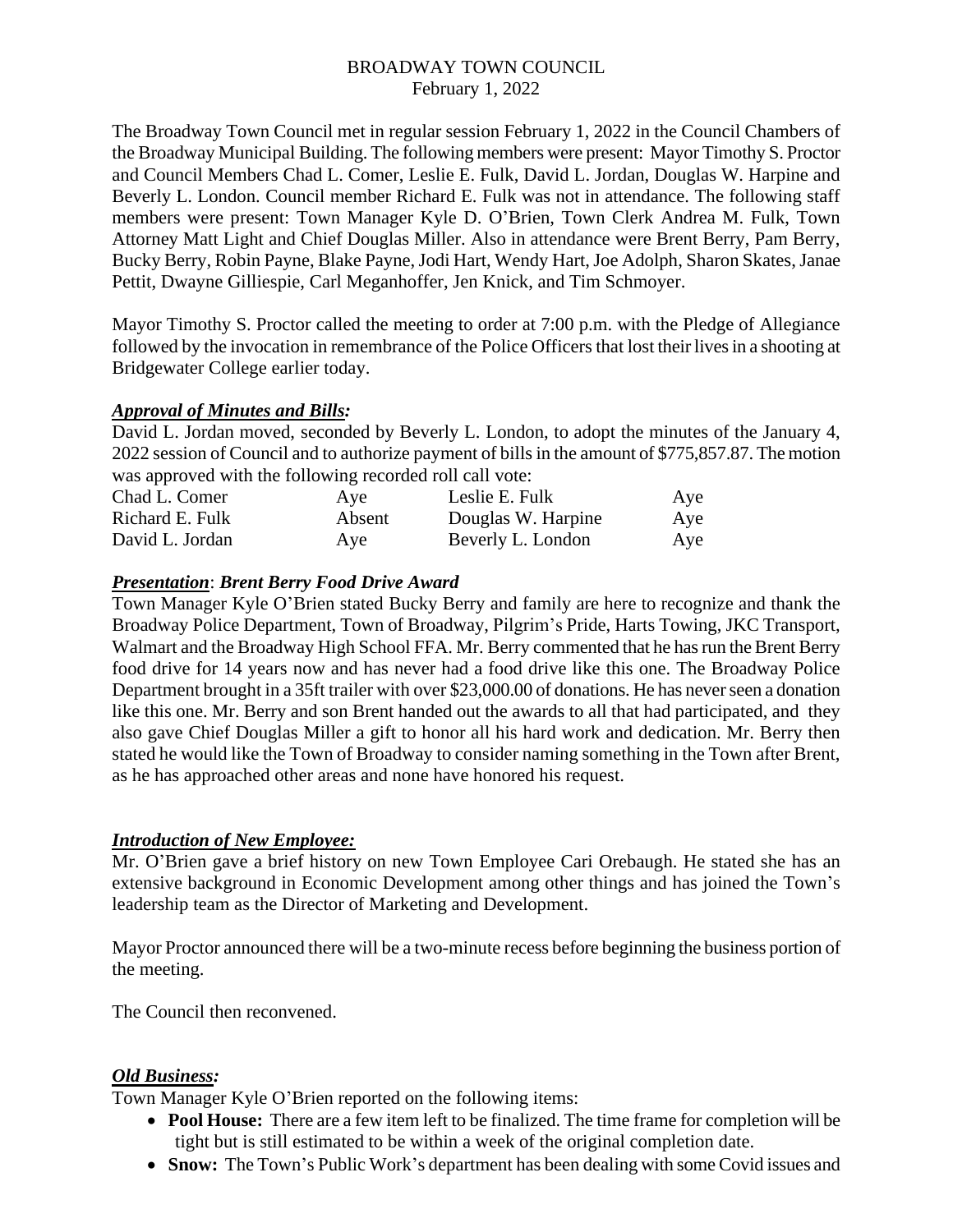#### BROADWAY TOWN COUNCIL February 1, 2022

was short staffed for the recent snow events. The Town also recently purchased 100 tons of salt.

## *Committee Reports:*

## *Parks & Recreation Committee:*

No report.

## *Finance Committee:*

Mr. O'Brien reported that Town taxes will be discussed at the next Finance Committee meeting.

## *Personnel/Police Committee:*

Mayor Proctor stated that at the beginning of each year, it is necessary to appoint a Vice-Mayor. He then stated that Richard E. Fulk had discussed with him that after many years of serving as Vice-Mayor he would like someone else to have the opportunity to do the same. Chairman Leslie E. Fulk moved, seconded by Douglas W. Harpine, to appoint David L. Jordan as Vice-Mayor for 2022. The motion was approved with the following recorded roll call vote:

| Chad L. Comer      | Aye    | Leslie E. Fulk     | Aye |
|--------------------|--------|--------------------|-----|
| Richard E. Fulk    | Absent | Douglas W. Harpine | Aye |
| David L. Jordan    | Ave    | Beverly L. London  | Aye |
| Timothy S. Proctor | Aye    |                    |     |

Chairman Fulk stated that the Broadway Police Department has hired Officer Christopher Burns. Chief Miller stated Officer Burns has integrated well with the team and he is very excited to be part of the Town. He also stated that Officer Burns is very impressed with the support that the community shows its Officers.

A copy of the police report for the month of January is included in the minutes as Attachment A.

#### *Utilities Committee:*

Beverly L. London moved, seconded by Douglas W. Harpine, to declare the Wastewater Treatment Plant Mack Dump truck surplus property and accept sealed bids for its sale. The motion was approved with the following recorded vote:

| Chad L. Comer   | Aye    | Leslie E. Fulk     | Aye |
|-----------------|--------|--------------------|-----|
| Richard E. Fulk | Absent | Douglas W. Harpine | Aye |
| David L. Jordan | Aye    | Beverly L. London  | Aye |

A copy of the water production report for the month of January is included in the minutes as Attachment B.

#### *Streets & Properties Committee:*

Chairman Chad Comer stated there was no report but requested Mr. O' Brien give an update on the Third Street Project. Mr. O'Brien stated the project is on budget and will be completed in spring. The community has been very supportive of this project.